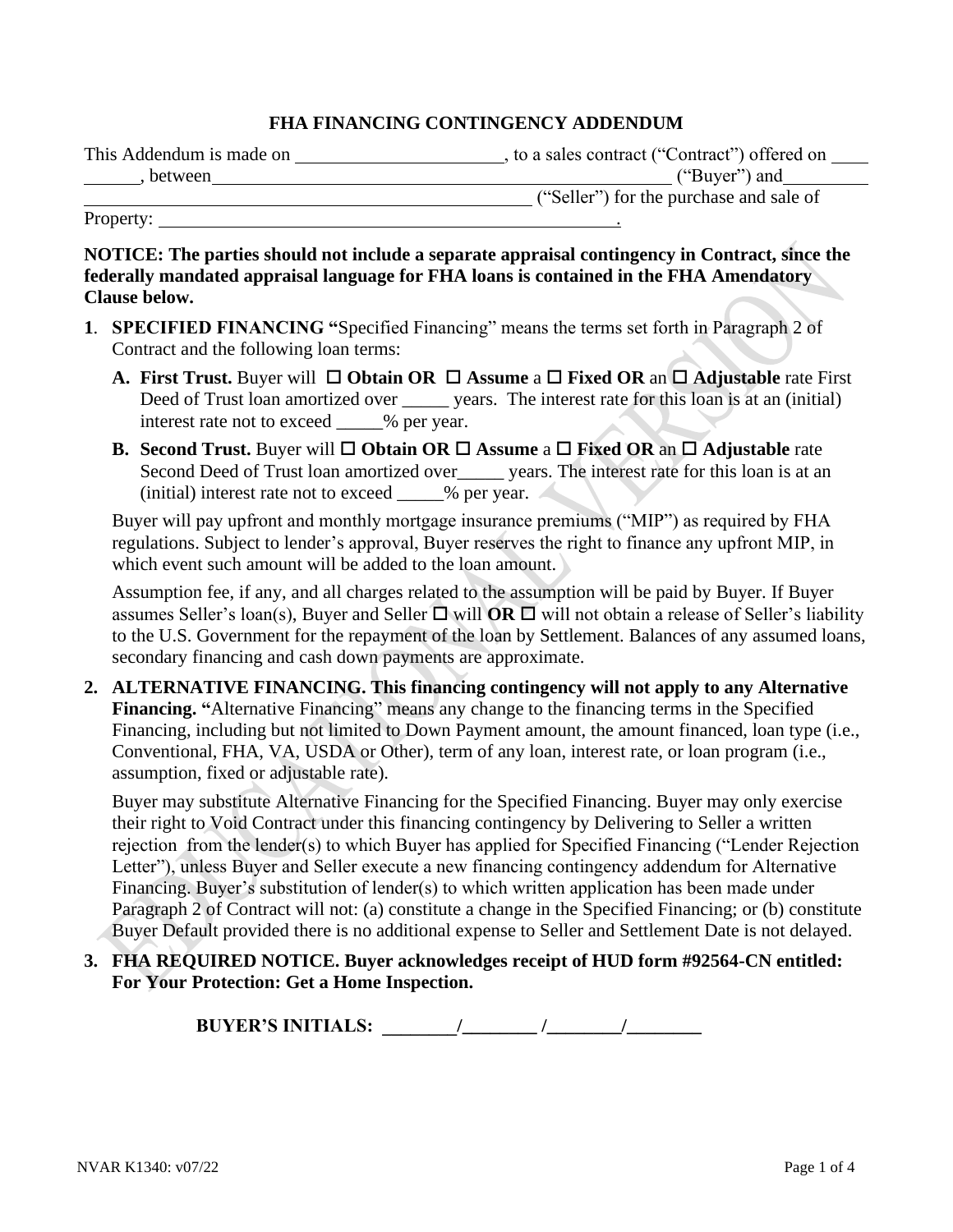## **4. FINANCING CONTINGENCY (Select A OR B)**

# **A. FINANCING CONTINGENCY WITH AUTOMATIC EXTENSION.**

- **1.** "Financing Deadline" on this contingency is 9:00 p.m. \_\_\_\_\_ Days after Date of Ratification.
- **2.** If Buyer has not Delivered to Seller a Lender Rejection Letter by Financing Deadline, this financing contingency will continue up to, and including, Settlement Date. However, upon expiration of Financing Deadline, Seller may at Seller's option Deliver Notice to Buyer that Buyer has three (3) days to Void Contract. If Buyer does not Void Contract within three (3) days following Delivery of Seller's Notice, this financing contingency is removed and Contract will remain in full force and effect without this financing contingency.
- **3.** Buyer may Void Contract by Delivering to Seller a Lender Rejection Letter any time prior to the satisfaction or removal of this contingency or expiration of Settlement Date.
- **4.** Buyer may satisfy this contingency by Delivering to Seller a Notice removing financing contingency ("Notice Removing Financing Contingency") and/or a written loan commitment any time prior to the removal of this contingency or expiration of Settlement Date.

### **B. FINANCING CONTINGENCY WITH AUTOMATIC EXPIRATION.**

- **1.** "Financing Deadline" on this contingency is 9:00 p.m. Days after Date of Ratification.
- **2.** Buyer may Void Contract by Delivering to Seller a Lender Rejection Letter by Financing Deadline, at which time this contingency will expire.
- **3.** Buyer may satisfy this contingency by Delivering to Seller Notice Removing Financing Contingency and/or a written loan commitment any time prior to Financing Deadline.

### **5. APPRAISAL PROVISIONS.**

**A. FHA Amendatory Clause.** It is expressly agreed that notwithstanding any other provisions of Contract, Buyer shall not be obligated to complete the purchase of Property or to incur any penalty by forfeiture of deposit or otherwise unless Buyer has been given in accordance with HUD/FHA or VA requirements a written statement by the Federal Housing Commissioner, Department of Veterans Affairs, or a Direct Endorsement Lender setting forth the appraised value of Property of not less than \$ option to proceed with consummation of Contract without regard to the amount of the appraised value. The appraised value is arrived at to determine the maximum mortgage the Department of Housing and Urban Development ("HUD") will insure. HUD does not warrant the value or the condition of Property. Buyer should satisfy himself/herself that the price and condition of Property are acceptable.

NOTICE: The dollar amount to be inserted in the Amendatory Clause is the purchase price as stated in Contract. If Buyer and Seller agree to adjust the purchase price in response to an appraised value that is less than the purchase price, a new Amendatory Clause is not required.

- **B. Appraisal Contingency Procedures.** Contract **□** is **OR** □ is not contingent on Appraisal. If contingent, Buyer may satisfy this Contingency, negotiate Sales Price or Void Contract by 9:00 p.m. Days following Date of Ratification ("Appraisal Deadline", minimum of 21 Days recommended) by Delivering Notice to Seller as follows ("Appraisal Contingency Notice"):
- **1.** Appraisal is equal to or greater than Sales Price. This contingency is satisfied and removed. The parties will proceed to Settlement at Sales Price; **OR**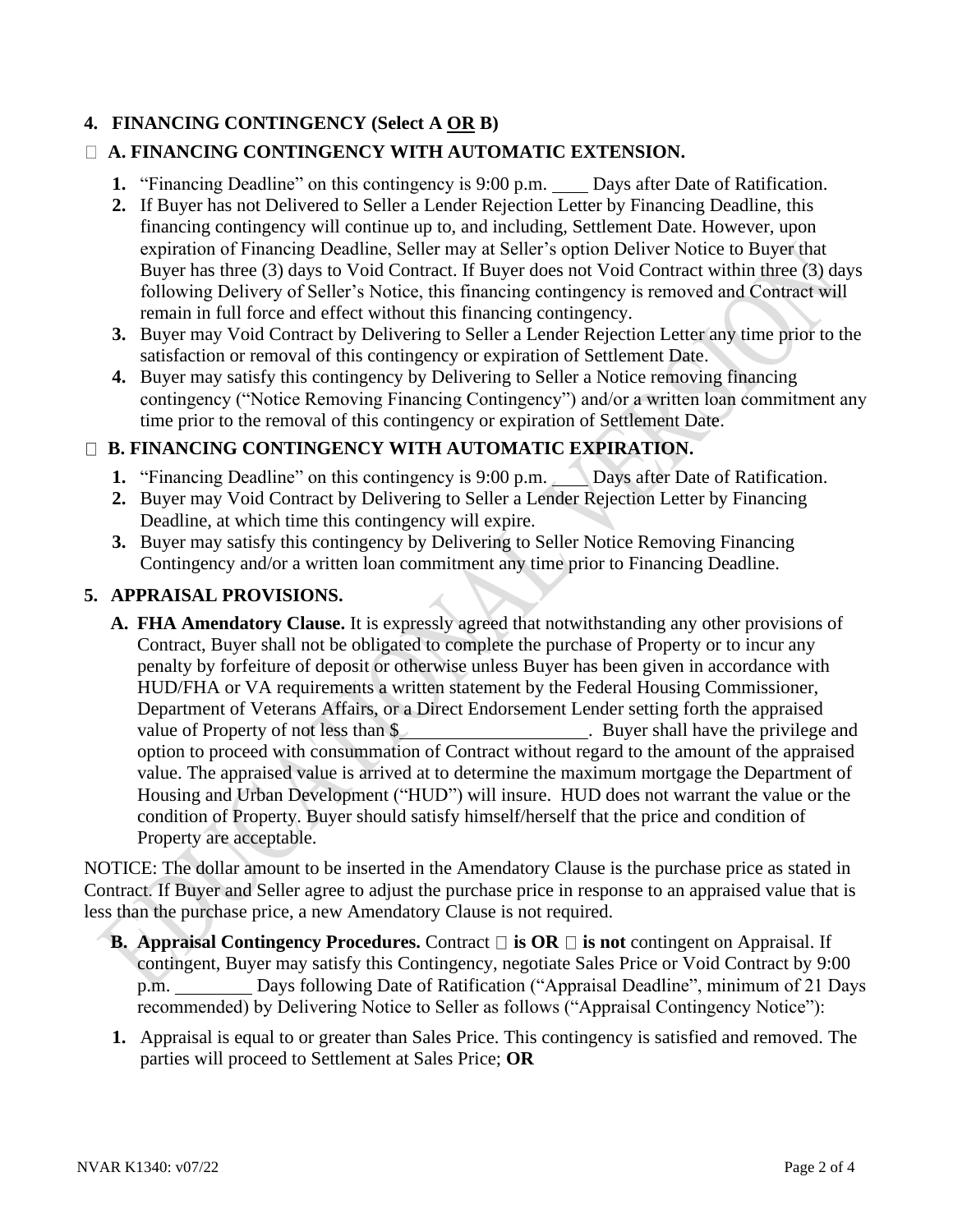- **2.** Buyer elects to proceed with the consummation of Contract without regard to Appraisal and this contingency is removed. The parties will proceed to Settlement at Sales Price; **OR**
- **3.** Appraisal is equal to or greater than Sales Price, but Buyer elects not to proceed with consummation of Contract because Property either (i) does not satisfy the lender(s) requirements, (ii) Appraisal does not allow for the Specified Financing and/or (iii) Property is inadequate collateral. Buyer may Void Contract under this subparagraph by Delivering to Seller Appraisal Contingency Notice accompanied by a written denial of the financing showing written evidence of the lender(s)'s decision concerning Property. Buyer's Appraisal Contingency Notice will include a copy of the written statement setting forth the appraised value of Property ("Written Statement"); **OR**
- **4.** Appraisal is less than Sales Price and Buyer elects not to proceed with consummation of Contract. Buyer may Void Contract by Delivering to Seller Appraisal Contingency Notice including a copy of Written Statement; **OR**
- **5.** Appraisal is less than Sales Price and Buyer elects to negotiate a mutually acceptable new Sales Price. Buyer's Appraisal Contingency Notice will include a copy of Written Statement and Buyer's proposed sales price, which will not be lower than the appraised value.

**Negotiation Period.** In the event of this sub-Paragraph 5(B)(5), the parties will have until 9:00 p.m. days ("Negotiation Period") after Buyer's Delivery of Appraisal Contingency Notice to negotiate a mutually acceptable new Sales Price.

At any time during Negotiation Period, Buyer or Seller may make, modify, rescind, or alter as many offers and counter-offers as desired to reach mutually acceptable terms. Buyer and Seller may agree on terms by signing a written addendum describing the agreed upon new Sales Price within Negotiation Period. Otherwise, all offers and/or counteroffers terminate.

**Buyer's Election Period**. If, at the end of Negotiation Period, the parties are unable to reach an agreement, Buyer will have the option to Void Contract by Delivering Notice to Seller by 9:00 p.m. days following the end of Negotiation Period, otherwise this appraisal contingency will be removed, and Contract will remain in full force and effect at the original Sales Price.

- **6. WOOD-DESTROYING INSECT INSPECTION.** Fences and outbuildings will be included in the inspection and certification.
- **7. LENDER REQUIRED REPAIRS.** If, as a condition of providing financing under Contract, the lender requires repairs to be made to Property, then Buyer will give Notice to Seller of the lender's required repairs. Within five Days after such Notice, Seller will give Notice to Buyer as to whether Seller will make the repairs. If Seller will not make the repairs, Buyer will give Notice to Seller within five Days after Seller's Notice as to whether Buyer will make the repairs. If neither Seller nor Buyer will make the repairs, then Contract will become void. This clause will not release Seller from any responsibilities set forth in the paragraphs titled UTILITIES; MAJOR SYSTEMS; PERSONAL PROPERTY AND FIXTURES; or WOOD-DESTROYING INSECT INSPECTION; or in the Private Well and/or Septic System Addendum or any terms specifically set forth in Contract and any addenda.
- **8. CERTIFICATION.** Seller, Buyer and Broker(s) hereby certify that the terms of Contract to which this Addendum is attached are true to the best of their knowledge and belief. Any other agreement(s)